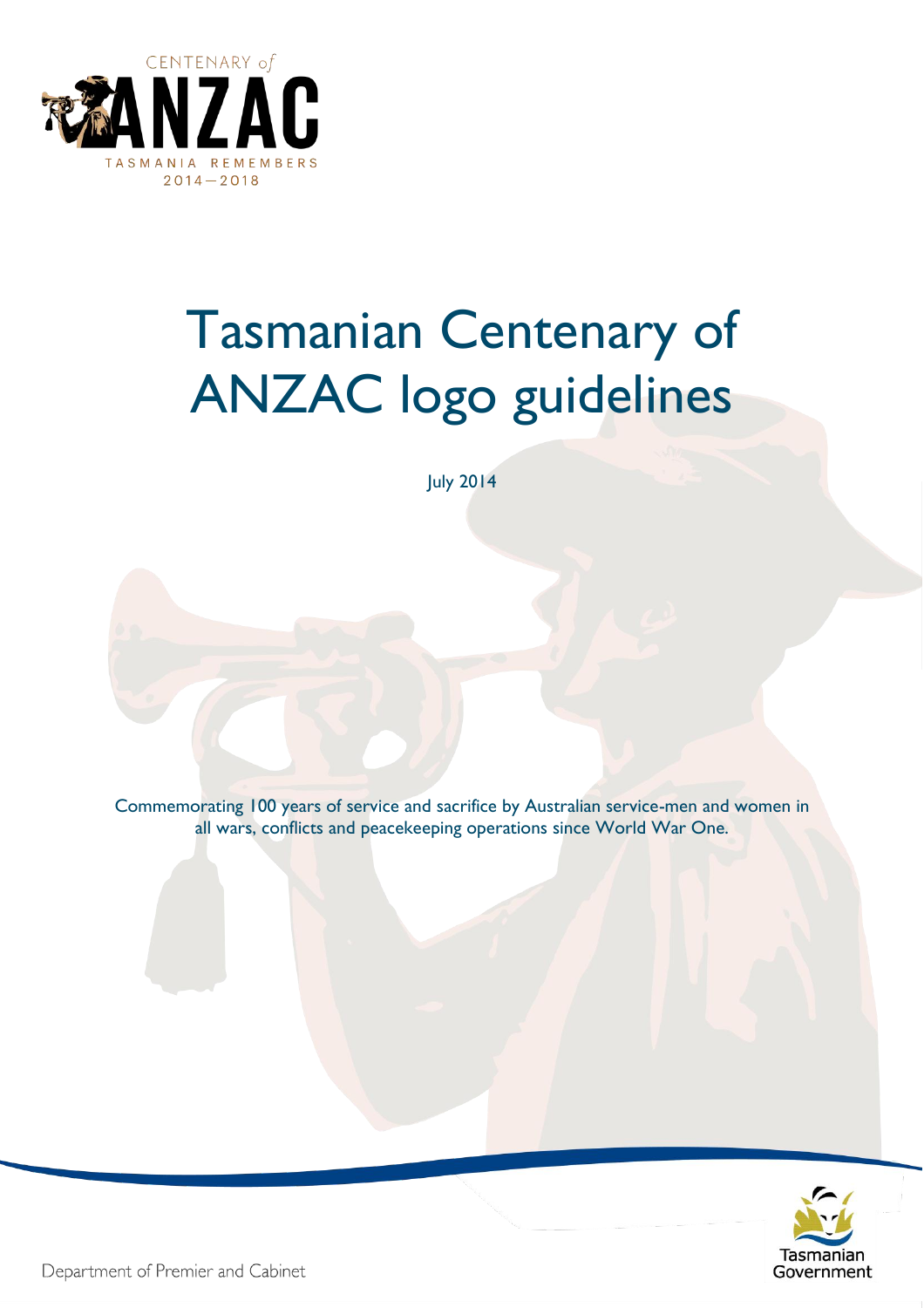# The Tasmanian Centenary of ANZAC logo guidelines

These guidelines outline how the Tasmanian Centenary of ANZAC logo should be used to promote Centenary of ANZAC commemoration activities. Following these guidelines will ensure consistent and recognisable promotion of the Centenary of ANZAC in Tasmania across promotional materials for all commemoration activities.

The Tasmanian Government reserves the right to modify the guidelines or withdraw authorisation if an organisation does not comply with these guidelines at any time.

# The Tasmanian Centenary of ANZAC logo

The Tasmanian Government has developed a logo that creates a unified visual symbol for State Government agencies, ex-service organisations and community groups in Tasmania to use when promoting Centenary commemoration activities.

The logo features a bugler. A bugle call was a tune played at the commencement and conclusion of each day during conflicts. It acted as a vital communication tool to pass instructions and information to officers and soldiers during battle. It also symbolises death, and the culmination of World War I.

Today, we are using the bugle to call Tasmanians together to commemorate the Centenary of WWI. These guidelines have been developed to ensure the logo creates a powerful legacy and tribute to the service and sacrifice of our past and current serving members.

## Community use

The Tasmanian Centenary of ANZAC logo is the identifying symbol for the Tasmanian Centenary of ANZAC 2014- 2018 Commemorative Program.

The Tasmanian Government encourages the community to use the branding for any non-commercial or non-profit purposes that commemorate the Centenary.

Individuals and/or organisations need to contact the Tasmanian Government for authorisation to use the logo (see application form at the end of these guidelines).

Authorisation to use the logo does not imply endorsement by the Tasmanian Government of the aims or opinions of individuals and/or organisations.

Any organisation that has received funding from the Tasmanian Government to hold Centenary of ANZAC-related events or activities will be required to use the logo (see acknowledging Tasmanian Government support section of these guidelines.)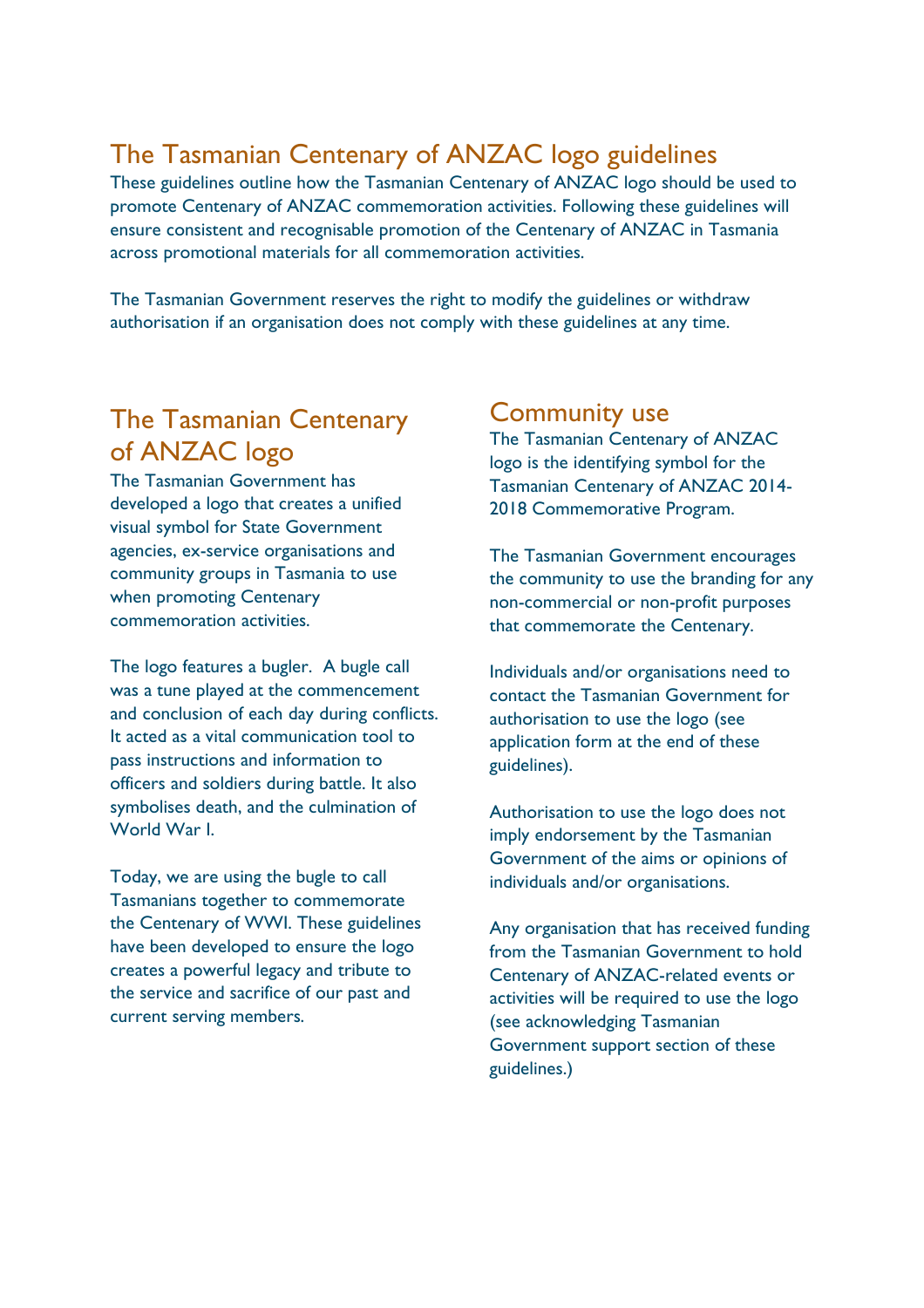## Logo versions

There are two versions of the Tasmanian Centenary of ANZAC logo: the full-colour and the mono version.

Full colour logo The preferred version is the full-colour version of the Tasmanian Centenary logo.

#### Mono logo

The mono version is only to be used in circumstances where the full-colour version is not practical i.e. In a black and white publication or if the full-colour version will not achieve sufficient contrast for legibility.





## Merchandising

The logo is for non-commercial purposes only and any use of the logo for commercial gain is strictly prohibited.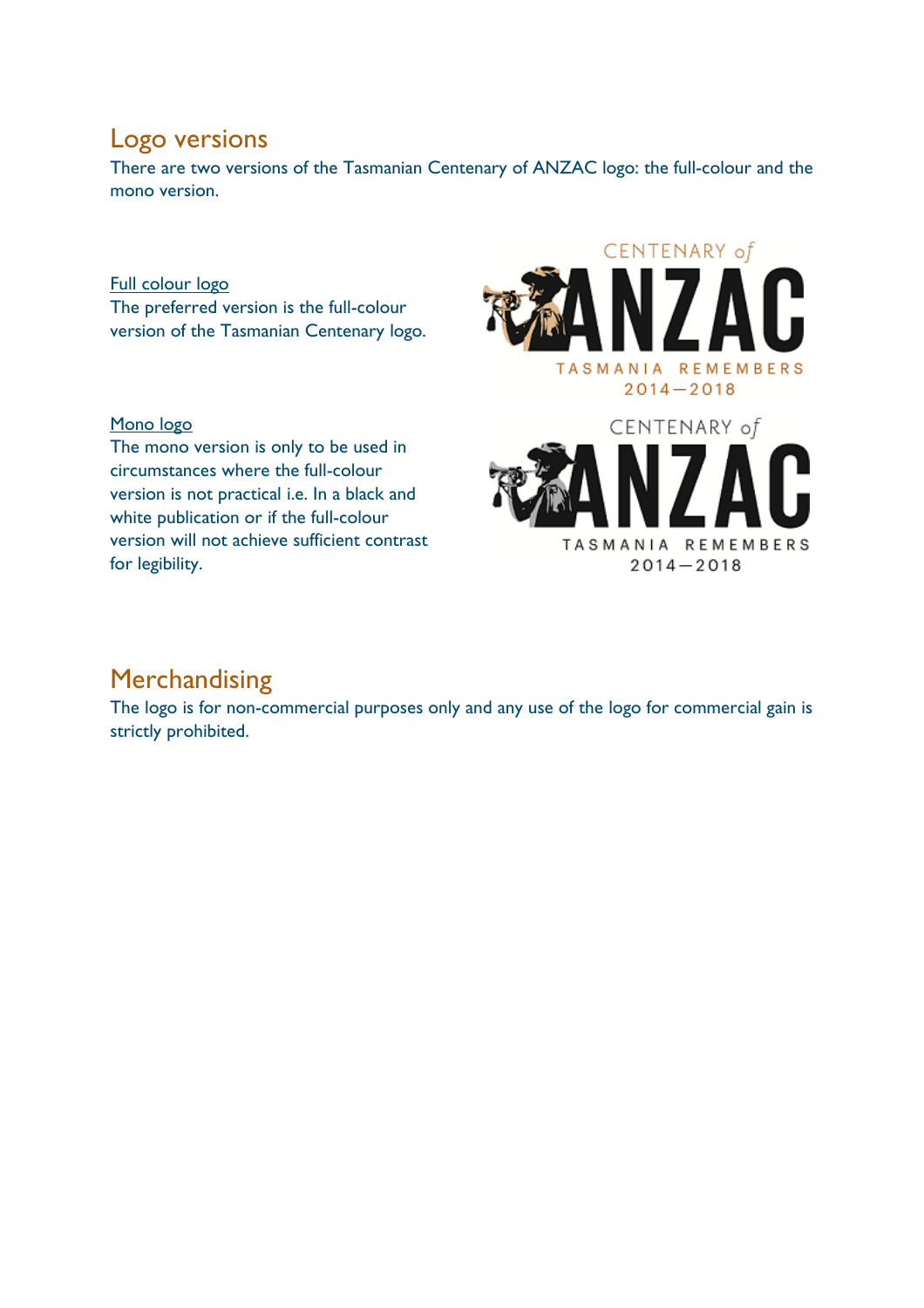# Correct use of the logo



#### Clear space around the logo

A clear space must be defined around the logo to ensure it is not overwhelmed by other associated symbols or graphic elements. The minimum required space on all sides is measured by the letter C in the word ANZAC as demonstrated.



#### Minimum size

The minimum size for reproduction of the logo is 42mm wide and 20mm high.



#### **Colours**

The Centenary of ANZAC branding comprises the following colours: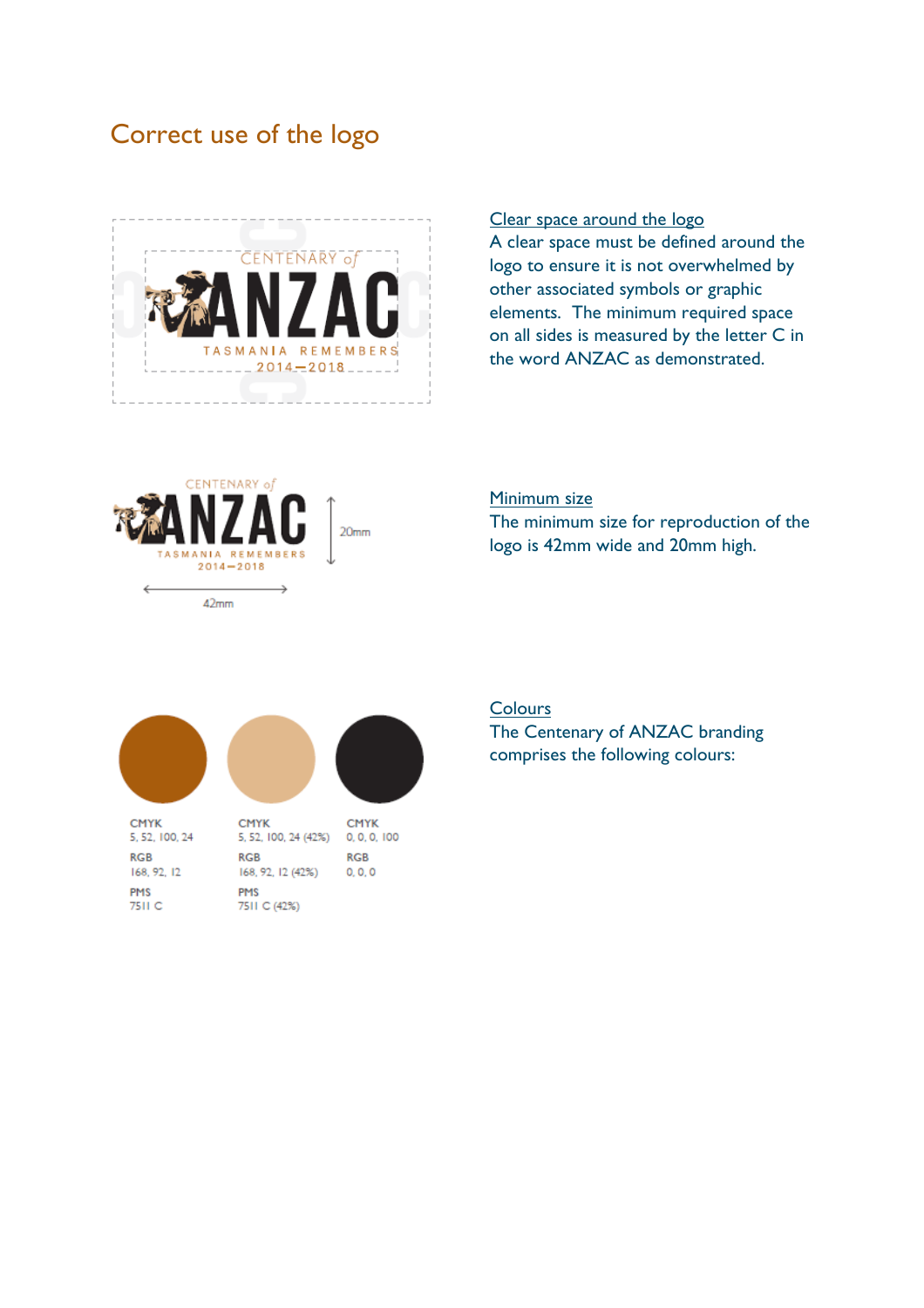# Tasmanian Government use of the Tasmanian Centenary of ANZAC logo

Tasmanian Government agencies are to use the Tasmanian Centenary of ANZAC logo as a 'graphic device'.

Under the *Tasmanian Government Style Guide and Logo Policy*, a graphic device is an illustration or graphic developed to represent a program or initiative, in this case, the Centenary of ANZAC. The logo must be used within the Tasmanian Government design framework, which also includes mandatory elements such as font, colours and a basewave device. Graphic devices such as the Tasmanian Centenary of ANZAC logo can be included in the general area of a design above the basewave; they may not be placed below the basewave.

For further information on how to use the Tasmanian Centenary of ANZAC logo in conjunction with Tasmanian Government branding, please visit [www.communications.tas.gov.au](http://www.communications.tas.gov.au/)

## Acknowledging Tasmanian Government funding support

The Tasmanian Government is working with and supporting individuals and/or organisations running Centenary of ANZAC initiatives and events. The Tasmanian Government needs to be acknowledged where it has a formal agreement to endorse, fund or provide in-kind support for an initiative or event.

A 'supported by' version of the Tasmanian Government logo will be provided to organisations that receive funding support from the Tasmanian Government. The supported by logo is used specifically to recognise the funding support by the Tasmanian Government. The 'supported by' logo must always be at least 20mm wide. The 'supported by' logo may be placed alongside other supporter/sponsor logos.



The Tasmanian Centenary of ANZAC logo has been created to promote the Tasmanian Centenary of ANZAC so you are encouraged to display it prominently on your promotional material. It should not be positioned next to the 'supported by' Tasmanian Government logo and other organisational logos.